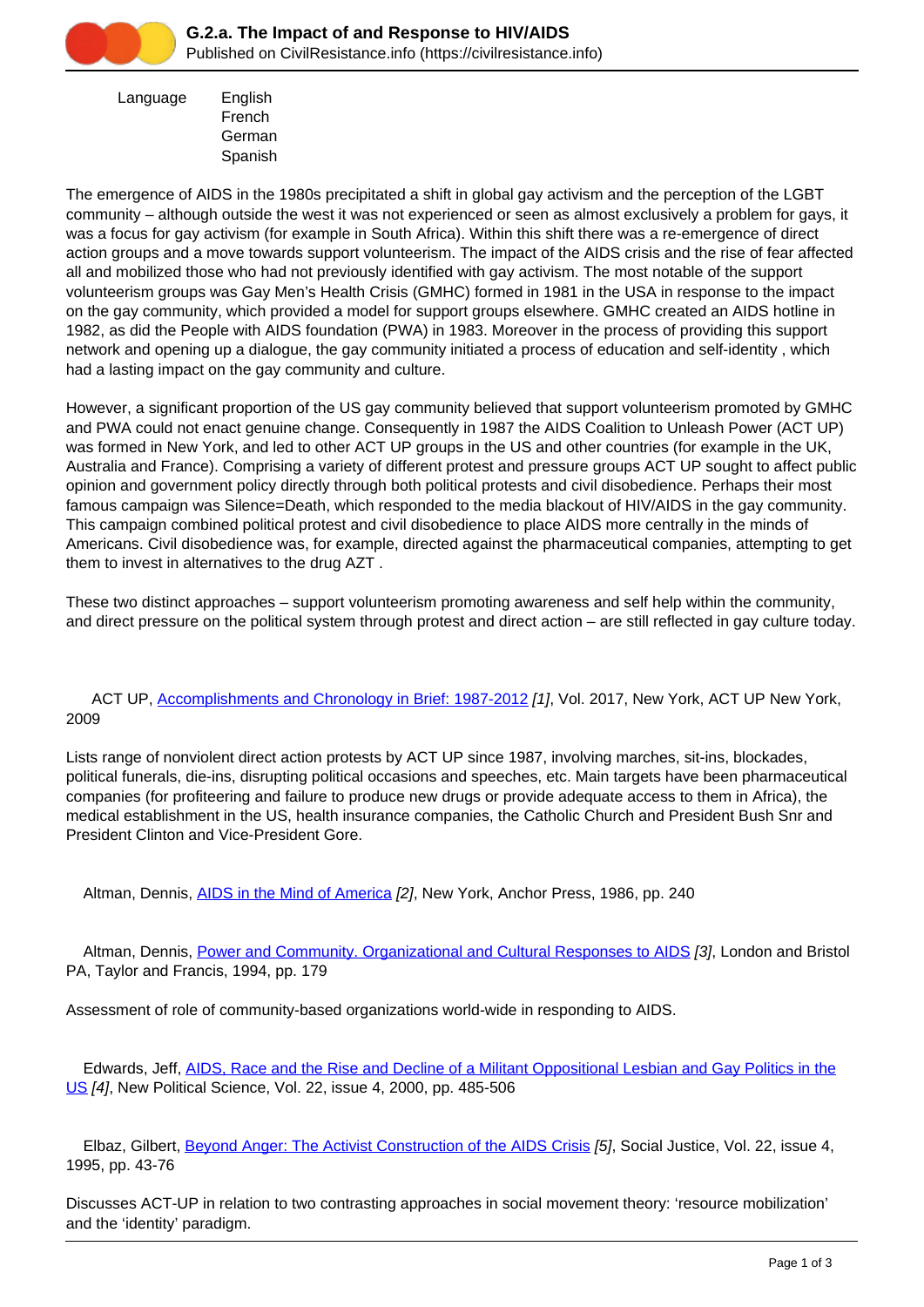

 France, David, [How To Survive A Plague: The Story Of How Activists and Scientists Tamed AIDS](https://civilresistance.info/biblio-item/2016/how-survive-plague-story-how-activists-and-scientists-tamed-aids) [6], London, Random House , 2016, pp. 640

Well reviewed inside account of the succesfull battle to halt the AIDS epidemic, this is the incredible story of grassroots activists whose work turned HIV from a mostly fatal infection to a mangeable disease. France gives account of bureaucratic incompetence and political cowardice in a country where in 1982, 42.6 percent of gay men in San Francisco and 26.8 gay men in New York were infected by AIDS. Almost universally ignored, these men and women learned to become their own researchres, lobbysts, and drug smugglers; established their own newspapaers and research journals, and went on to force reform in the nation's disease fighting agencies.

Gamson, Josh, [Silence, Death and the Invisible Enemy: AIDS Activism and Social Movement "Newness"](https://civilresistance.info/biblio-item/1989/silence-death-and-invisible-enemy-aids-activism-and-social-movement-newness) [7]. Social Problems, Vol. 36, issue 4, 1989, pp. 358-367

Gould, Deborah B., [Moving Politics: Emotion and ACT UP's Fight Against AIDS](https://civilresistance.info/biblio-item/2009/moving-politics-emotion-and-act-ups-fight-against-aids) [8], Chicago IL, University of Chicago Press, 2009, pp. 524

Analysis of emergence, development and decline of ACT UP, highlighting emotional dimension in movement politics.

Holt, Martin, [Gay Men and Ambivalence about 'Gay Community': from Gay Community Attachment to Personal](https://civilresistance.info/biblio-item/2011/gay-men-and-ambivalence-about-gay-community-gay-community-attachment-personal) [Communities](https://civilresistance.info/biblio-item/2011/gay-men-and-ambivalence-about-gay-community-gay-community-attachment-personal) [9], Culture, Health and Sexuality, Vol. 13, issue 8, 2011, pp. 657-671

Power, Jennifer, [Movement, Knowledge, Emotion: Gay Activism and HIV/AIDS in Australia](https://civilresistance.info/biblio-item/2011/movement-knowledge-emotion-gay-activism-and-hiv-aids-australia) [10], Canberra, ANU Press, 2011, pp. 204

In three Parts: 1. 'Fear and Morality', 2. '(Mis)trust of Medicine, 3. 'Grief and Activism'.

Provides historical background and uses interviews with members of early AIDS Councils and covers role of ACT UP.

Ramirez-Valles, Jesus, [Companeros, Latino Activists in the Face of AIDS](https://civilresistance.info/biblio-item/2011/companeros-latino-activists-face-aids) [11], Chicago IL, University of Illinois Press, 2011, pp. 192

A professor of community health tells the stories of 80 gay, bisexual and transgender activists and volunteers in Chicago and San Francisco.

Rand, Erin J., [Gay Pride and its Queer Discontents: ACT UP and the Political Deployment of Affect](https://civilresistance.info/biblio-item/2012/gay-pride-and-its-queer-discontents-act-and-political-deployment-affect) [12], Quarterly Journal of Speech, Vol. 98, issue 1, 2012, pp. 75-80

 Roth, Benita, [Feminist Boundaries in the Feminist-Friendly Organization. The Women''s Caucus of ACT UP/LA](https://civilresistance.info/biblio-item/1998/feminist-boundaries-feminist-friendly-organization-womens-caucus-act-la) [13], Gender and Society, Vol. 12, issue 2 (April), 1998, pp. 129-145

Stoller, Nancy, [Lessons from the Damned: Queers, Whores and Junkies Respond to AIDS](https://civilresistance.info/biblio-item/1998/lessons-damned-queers-whores-and-junkies-respond-aids) [14], New York and London, Routledge, 1998, pp. 175